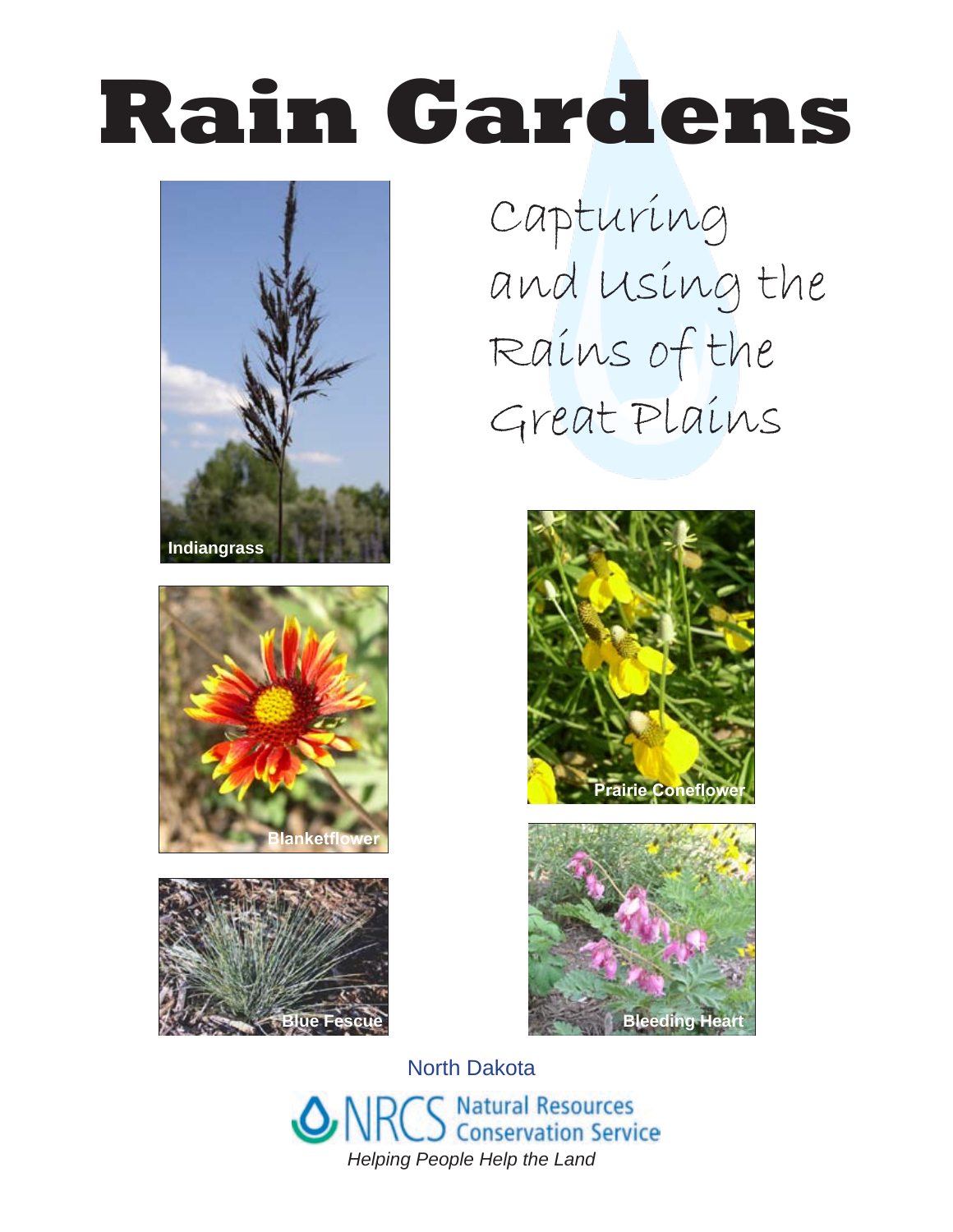

*Figure 1. A 200-square foot rain garden blooms just 2 months after construction and planting.*

# **What is a Rain Garden**

A rain garden is a colorful, perennial planting designed to capture and use rain water that may otherwise run off. *(Figure 1)* It is a garden in a shallow depression. It can be large or small. A rain garden is not a wetland and should not hold water for more than a few hours, or a day at most. It is not a breeding ground for mosquitoes.



*Figure 2. A new rain garden captures roof and yard runoff from a ½ inch, 15-minute prairie thunderstorm in July. Note the drought stressed yard outside the rain garden.*

# **Why Plant a Rain Garden**

## **A Rain Garden**

- *♦ Captures and filters runoff* Limited rains of the Great Plains fall hard and fast. Runoff from roofs, lawns, and drives may overload storm sewers and pollute streams. *(Figure 2)*
- *♦ Reduces the need for supplemental water* Water is often limited in the Great Plains. Maintaining a green and colorful yard with rural or municipal water can be expensive.
- *♦ Grows healthy plants using good water* Rain is high quality water, good for plants; while well water may be poor for plant health.
- *♦ Provides changing colors and textures* A mix of plants changes color, structure, shape, and form throughout the season. *(Figure 5)*
- *♦ Provides habitat*
	- Forbs and grasses in a rain garden are attractive to butterflies, bees, birds, and other wildlife.

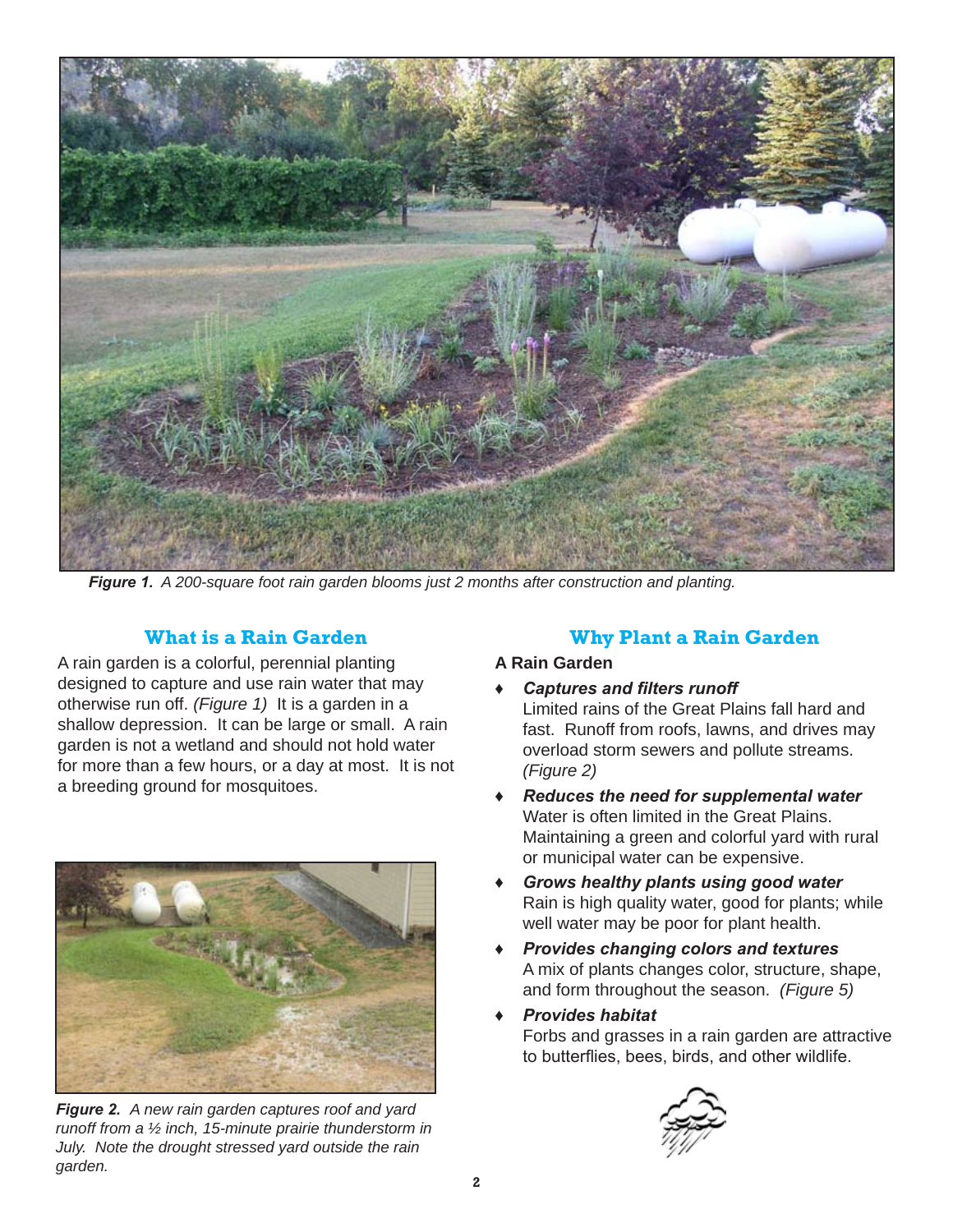#### *Figure 3. Plan View of Rain Garden*



*Figure 4. Cross-section of Rain Garden*

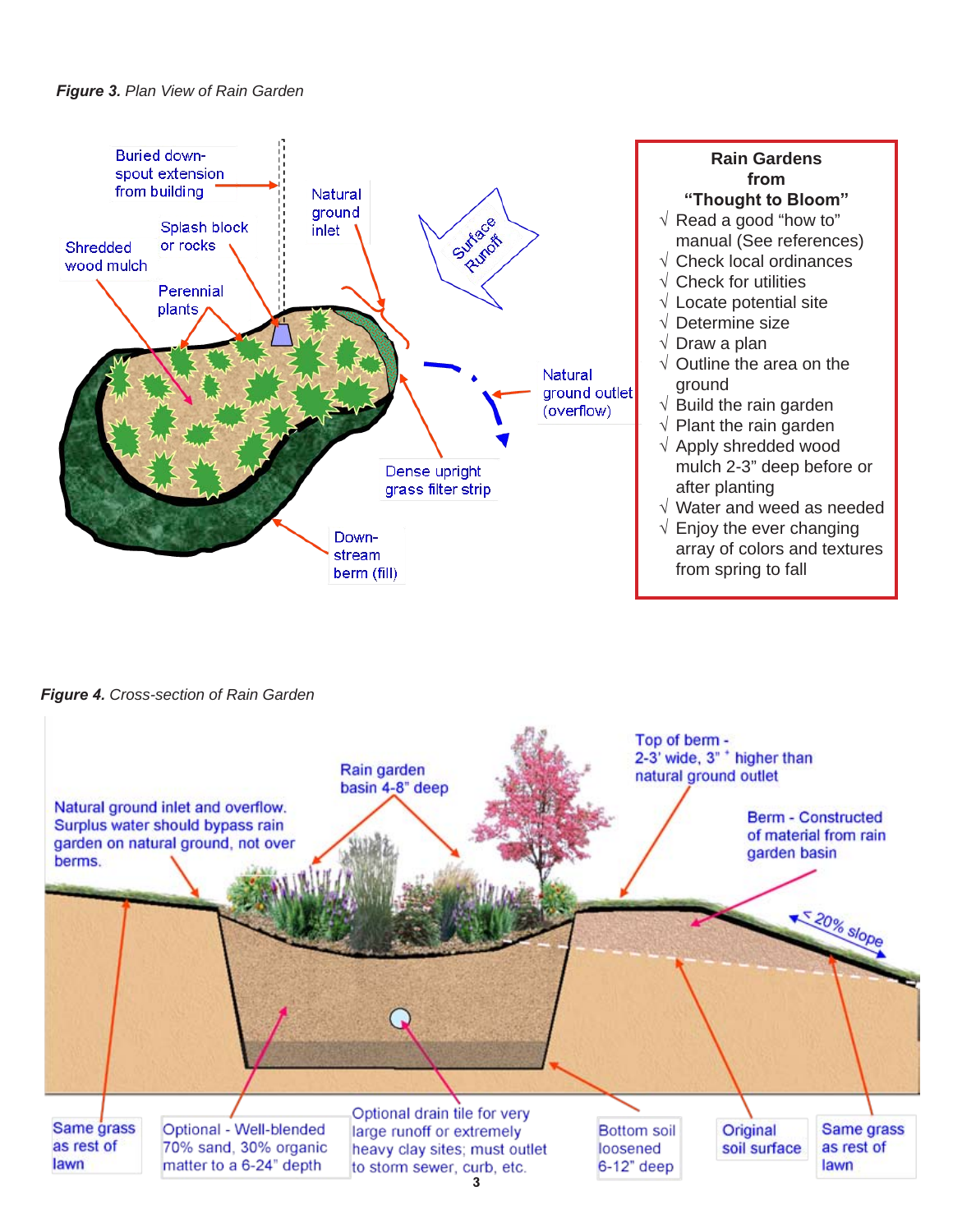## **Where to Establish a Rain Garden**

Locate a rain garden to intercept runoff from roofs, yards, drives, or streets. *(Figure 2)* It should not be built within 10 feet of foundation walls or on poorly drained sites. A rain garden should not be built over buried utilities or where mature plants could obstruct overhead utilities or drivers' vision. Do not construct a rain garden where prohibited by local ordinances or where subject to disturbance.

## **How to Build a Rain Garden**

Most rain gardens can be constructed with equipment available to homeowners such as shovels, rakes, and rototillers. A small rain garden of simple design can be built in a day.

- Do your homework first. Many design manuals are available, online and at public offices. Several are listed in the reference section of this publication.
- Locate a proper site.
- Calculate square footage draining to the rain garden (from roof, yard, drive, etc.).
- Mark outline of rain garden. Rain garden area should equal about 10% of the drainage area. Irregular margins are often more attractive. *(Figure 3)*
- Evaluate soil compaction, texture, and infiltration.
- Dig a 4-8 inch deep basin with a flat bottom. Excavated material can be placed on the downhill side or moved offsite. *(Figure 4)* Avoid compaction during construction.
- Loosen 6-12 inches of the natural soil below the bottom of the rain garden.
- Large designs or sites with high clay content soils may require over-digging the basin 1-2 feet deep, backfilling with a well blended mix of 70% sand and 30% organic matter (yard compost, purchased peat moss, etc.), and shaping the top of this material into a 4-8 inch deep basin.
- Slope and pack any created berms, leaving a gentle slope that will be easy to maintain.
- Smooth, seed berm, and plant the rain garden.
- Apply shredded wood mulch as desired to conserve water and control weeds. Shredded mulch stays in place better than wood chips.
- Water and weed to establish plants.



## **How to Plant a Rain Garden**

Use potted or bare root plants rather than seeds. Plant from April to September. Place the more water tolerant species near the bottom, and drought tolerant near the edges. Plant spacing will vary depending upon species and desired appearance. Generally, 15-18 inches between plants is adequate. Consider mature size when spacing plants.



*Figure 5. For much of the summer in the Great Plains, a rain garden might be the only "green" area in a non-irrigated yard.*

## **What to Plant in a Rain Garden**

Rain gardens can be planted to native or nonnative species of flowers, grasses, shrubs, and trees. Do not plant species considered invasive. Consider the growth habit and mature size of the species. Some native species are deep rooting and encourage infiltration of runoff water. Native species are adapted to local conditions and may be more tolerant of diseases and drought, compared to some non-native species. A diversity of plant species will provide an array of color and texture, and attract a variety of insects and wildlife. Disease and insects may destroy an entire rain garden if planted to a single species. Plants requiring constant moisture should not be planted in a rain garden. Use locally adapted species and varieties.

## **How to Maintain a Rain Garden**

Very little additional water or weeding is needed once a rain garden is established. Supplemental water is usually needed only to establish plants and during drought. Apply and renew mulch as needed to control weeds and conserve water. Leave vegetation standing over winter for snow catch, textural diversity, and visual interest. In early spring, remove previous year's growth by mowing or clipping before new growth initiates. **4**